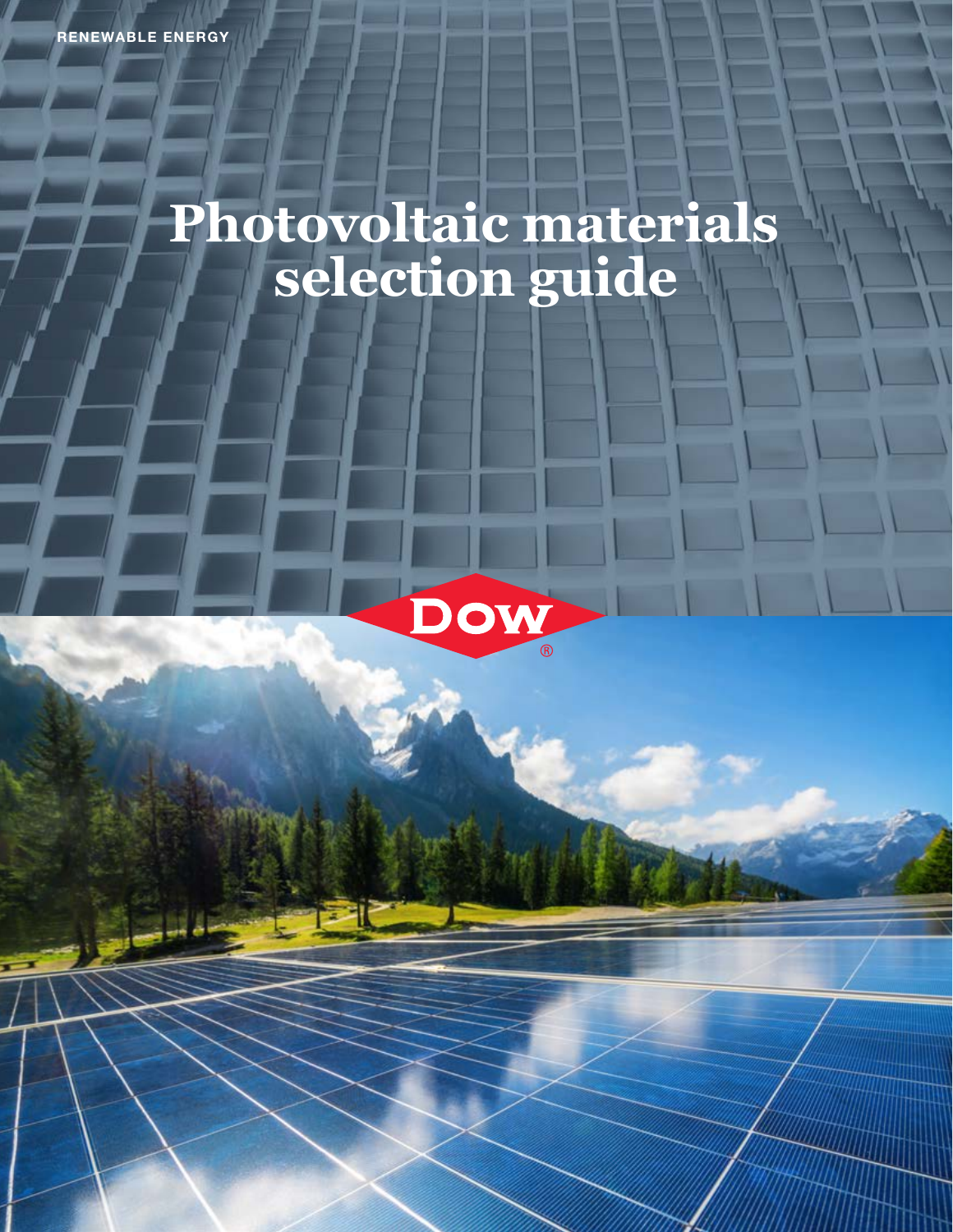## **The power of innovative solutions**



| <b>The power of</b>                                                                                                                                                                                                                                                                                                                                                                                                                                                                                                                                                                                                                                                                    | <b>Name</b>                                                              | Consistency<br>as supplied | Viscosity<br>(mPa.s) | <b>Cure system</b>  | <b>Relative density</b><br>(mixed) | Cure time/<br>temperature                             | Color             | <b>Shore A</b><br>(*Shore 00) | <b>UL ratings</b>                                                                                                        |
|----------------------------------------------------------------------------------------------------------------------------------------------------------------------------------------------------------------------------------------------------------------------------------------------------------------------------------------------------------------------------------------------------------------------------------------------------------------------------------------------------------------------------------------------------------------------------------------------------------------------------------------------------------------------------------------|--------------------------------------------------------------------------|----------------------------|----------------------|---------------------|------------------------------------|-------------------------------------------------------|-------------------|-------------------------------|--------------------------------------------------------------------------------------------------------------------------|
| innovative solutions                                                                                                                                                                                                                                                                                                                                                                                                                                                                                                                                                                                                                                                                   | Solar cell encapsulant                                                   |                            |                      |                     |                                    |                                                       |                   |                               |                                                                                                                          |
| As the global photovoltaic (PV) market continues to grow,<br>the demand for durable, reliable and better performing solar<br>modules is critical. Dow delivers a wide base of chemistries and<br>technologies in high-performance materials - tested to meet                                                                                                                                                                                                                                                                                                                                                                                                                           | DOWSIL <sup>™</sup> EG-1200 Gel                                          | Liquid                     | 1790                 | 2-part addition     | 1.11                               | 2 hours at 25°C,<br>1 hour at 32°C                    | Transparent       | $*51$                         |                                                                                                                          |
|                                                                                                                                                                                                                                                                                                                                                                                                                                                                                                                                                                                                                                                                                        | DOWSIL™ 9955 Encapsulation<br>& Lamination Silicone                      | Liquid                     | 2800                 | 2-part condensation | 0.97                               | Gel time 9 hours<br>at $23^{\circ}$ C                 | Transparent       | 10                            |                                                                                                                          |
| the specific requirements of the solar industry - that help to<br>create more reliable solar modules.                                                                                                                                                                                                                                                                                                                                                                                                                                                                                                                                                                                  | ENGAGE™ PV 8660 Polyolefin Elastomer                                     | Solid pellet               |                      | Peroxide            | 0.872                              | $\overline{\phantom{a}}$                              | Transparent       | 66                            |                                                                                                                          |
| Built on more than 50 years of expertise, we are collaborating                                                                                                                                                                                                                                                                                                                                                                                                                                                                                                                                                                                                                         | ENGAGE™ PV 8669 Polyolefin Elastomer                                     | Solid pellet               |                      | Peroxide            | 0.873                              | $\overline{\phantom{a}}$                              | Transparent       | 68                            |                                                                                                                          |
| with leading solar companies to improve durability, longevity,                                                                                                                                                                                                                                                                                                                                                                                                                                                                                                                                                                                                                         | <b>Electronics encapsulant</b>                                           |                            |                      |                     |                                    |                                                       |                   |                               |                                                                                                                          |
| and performance of photovoltaic systems. We understand<br>that materials drive innovation and are helping to solve the<br>challenges in module manufacturing by leveraging our silicone<br>and polyolefin chemistries. Our proven materials technologies<br>are enabling PV module manufacturers to explore novel and<br>more efficient designs. The designs for tomorrow's renewable<br>energy needs.<br>Offering encapsulants and potting for your electronic components,<br>rail bonding, frame sealing and junction box adhesives, repair<br>and protective coatings, and materials for optics, we can help to<br>make your applications more efficient, and more reliable. Dow is | DOWSIL™ EE-3200 Low<br><b>Stress Encapsulant</b>                         | Liquid                     | 1700                 | 2-part addition     | 1.47                               | 3 hours at 25°C,<br>20 min at 50°C                    | Dark grey         | $*43$                         | UL94: V-0; UL746A: HWI PLC4,<br>HAI PLC1; UL746B: RTI 150                                                                |
|                                                                                                                                                                                                                                                                                                                                                                                                                                                                                                                                                                                                                                                                                        | SYLGARD <sup>™</sup> 160 Elastomer                                       | Liquid                     | 4500                 | 2-part addition     | 1.61                               | 4 min at 100°C                                        | Dark grey         | 55                            | <b>UL94: V-0</b>                                                                                                         |
|                                                                                                                                                                                                                                                                                                                                                                                                                                                                                                                                                                                                                                                                                        | DOWSIL™ CN-8760 Thermally<br><b>Conductive Encapsulant</b>               | Liquid                     | 2700                 | 2-part addition     | 1.6                                | 40 min at 50°C                                        | Dark grey         | 55                            | <b>UL94: V-0</b>                                                                                                         |
|                                                                                                                                                                                                                                                                                                                                                                                                                                                                                                                                                                                                                                                                                        | DOWSIL <sup>™</sup> CN-8760 G Thermally<br><b>Conductive Encapsulant</b> | Liquid                     | 3200                 | 2-part addition     | 1.58                               | 30 min at 60°C                                        | Grey              | 45                            | UL94: V-0                                                                                                                |
|                                                                                                                                                                                                                                                                                                                                                                                                                                                                                                                                                                                                                                                                                        | DOWSIL <sup>™</sup> TC-6015 Thermally<br><b>Conductive Encapsulant</b>   | Liquid                     | 4000                 | 2-part addition     | 2.25                               | 3 hours at 25°C,<br>30 min at 70°C                    | Grey              | 40                            | UL94: V-0;<br>UL746B: RTI 150                                                                                            |
| innovating in decorative glass coatings for photovoltaic modules                                                                                                                                                                                                                                                                                                                                                                                                                                                                                                                                                                                                                       | Junction box potting agent                                               |                            |                      |                     |                                    |                                                       |                   |                               |                                                                                                                          |
| to enhance the aesthetics of the module. Contact us to hear more<br>about this exciting innovation.                                                                                                                                                                                                                                                                                                                                                                                                                                                                                                                                                                                    | DOWSIL™ EE-3200 Low<br><b>Stress Encapsulant</b>                         | Liquid                     | 1700                 | 2-part addition     | 1.47                               | 3 hours at 25°C,<br>20 min at 50°C                    | Dark grey         | $*43$                         | UL94: V-0; UL746A: HWI PLC4,<br>HAI PLC1; UL746B: RTI 150                                                                |
| Let us help you create modules with longer service life and<br>better reliability. Contact one of our solar materials experts,                                                                                                                                                                                                                                                                                                                                                                                                                                                                                                                                                         | DOWSIL <sup>™</sup> TC-6015 Thermally<br><b>Conductive Encapsulant</b>   | Liquid                     | 4000                 | 2-part addition     | 2.25                               | 3 hours at 25°C.<br>30 min at 70°C                    | Grey              | 40                            | UL94: V-0; UL746B: RTI 150                                                                                               |
| and let's work together to make the global expansion of solar<br>needed for the world's energy transition a reality.                                                                                                                                                                                                                                                                                                                                                                                                                                                                                                                                                                   | Frame sealant and junction box adhesive                                  |                            |                      |                     |                                    |                                                       |                   |                               |                                                                                                                          |
|                                                                                                                                                                                                                                                                                                                                                                                                                                                                                                                                                                                                                                                                                        | DOWSIL <sup>™</sup> 895 Structural<br><b>Glazing Sealant</b>             | Paste – no slump           |                      | 1-part condensation | 1.43                               | $2.2 \text{ mm}$<br>in 24 hours at 25°C               | Black or<br>white | 38                            | UL94: HB (3 mm), V-1 (5 mm);<br>UL746A: HWI PLC4, HAI PLC2;<br>UL746B: RTI ES 140, RTI MI 105,<br>RTI MS 115; UL746C: f2 |
|                                                                                                                                                                                                                                                                                                                                                                                                                                                                                                                                                                                                                                                                                        | DOWSIL <sup>™</sup> SJ 268 Black Sealant                                 | Paste – no slump           |                      | 1-part condensation | 1.43                               | Tack-free time<br>40-60 min at 25°C                   | <b>Black</b>      | 30                            |                                                                                                                          |
|                                                                                                                                                                                                                                                                                                                                                                                                                                                                                                                                                                                                                                                                                        | DOWSIL™ S122 Fast Cure<br><b>Bonding Adhesive</b>                        | Paste - no slump           |                      | 2-part condensation | 1.34                               | Snap time 5 min at<br>25°C, full cure 7 days          | Black or<br>white | 40                            | UL94: HB (1mm),<br>V-1 (5mm); UL746A: CTI PLC0;<br>UL746B: RTI 105                                                       |
|                                                                                                                                                                                                                                                                                                                                                                                                                                                                                                                                                                                                                                                                                        | Rail bonding adhesive                                                    |                            |                      |                     |                                    |                                                       |                   |                               |                                                                                                                          |
|                                                                                                                                                                                                                                                                                                                                                                                                                                                                                                                                                                                                                                                                                        | DOWSIL <sup>™</sup> 993 Structural<br><b>Glazing Sealant</b>             | Paste – no slump           |                      | 2-part condensation | 1.30                               | Tack-free time 90 min<br>at 25°C, full cure 7<br>days | <b>Black</b>      | 40                            | UL94: HB; UL746A: HWI PLC2,<br>HAI PLCO, CTI PLCO;<br>UL746B: RTI 105                                                    |
|                                                                                                                                                                                                                                                                                                                                                                                                                                                                                                                                                                                                                                                                                        | DOWSIL <sup>™</sup> 993N Structural Glazing Sealant                      | Paste – no slump           |                      | 2-part condensation | 1.34                               | Snap time 20-60 min<br>at 25°C                        | <b>Black</b>      | 39                            |                                                                                                                          |
|                                                                                                                                                                                                                                                                                                                                                                                                                                                                                                                                                                                                                                                                                        | Repair and protective coating                                            |                            |                      |                     |                                    |                                                       |                   |                               |                                                                                                                          |
|                                                                                                                                                                                                                                                                                                                                                                                                                                                                                                                                                                                                                                                                                        | DOWSIL <sup>™</sup> 7094 Flowable Sealant                                | Viscous liquid             | 28000                | 1-part condensation | 1.30                               | 1 mm in 7 hours<br>at $23^{\circ}$ C                  | White             | 19                            | UL94: HB; UL746B: RTI 105                                                                                                |
|                                                                                                                                                                                                                                                                                                                                                                                                                                                                                                                                                                                                                                                                                        | SILASTIC™ decorative coatings                                            |                            |                      |                     |                                    |                                                       |                   |                               |                                                                                                                          |
|                                                                                                                                                                                                                                                                                                                                                                                                                                                                                                                                                                                                                                                                                        | SILASTIC™ Decorative Coatings                                            | Liquid                     | 13000                | 2-part addition     | 1.13                               | 10 min at 120°C                                       | Various           | 25                            |                                                                                                                          |
|                                                                                                                                                                                                                                                                                                                                                                                                                                                                                                                                                                                                                                                                                        | Moldable silicone for concentrating optics                               |                            |                      |                     |                                    |                                                       |                   |                               |                                                                                                                          |
|                                                                                                                                                                                                                                                                                                                                                                                                                                                                                                                                                                                                                                                                                        | SILASTIC™ MS-4002 Moldable<br><b>Optical Silicone</b>                    | Viscous liquid             | 25000                | 2-part addition     | 1.08                               | 25 sec at $150^{\circ}$ C                             | Transparent       | 84                            | UL94: HB (1mm), V-1 (8mm);<br>UL746A: HWI PLC3 (3mm),<br>HAI PLCO, CTI PLCO;<br>UL746B: RTI 150; UL746C: f1              |
|                                                                                                                                                                                                                                                                                                                                                                                                                                                                                                                                                                                                                                                                                        | Silicone<br>Polyolefin                                                   |                            |                      |                     |                                    |                                                       |                   |                               | These are typical properties, not to be construed as specifications.                                                     |